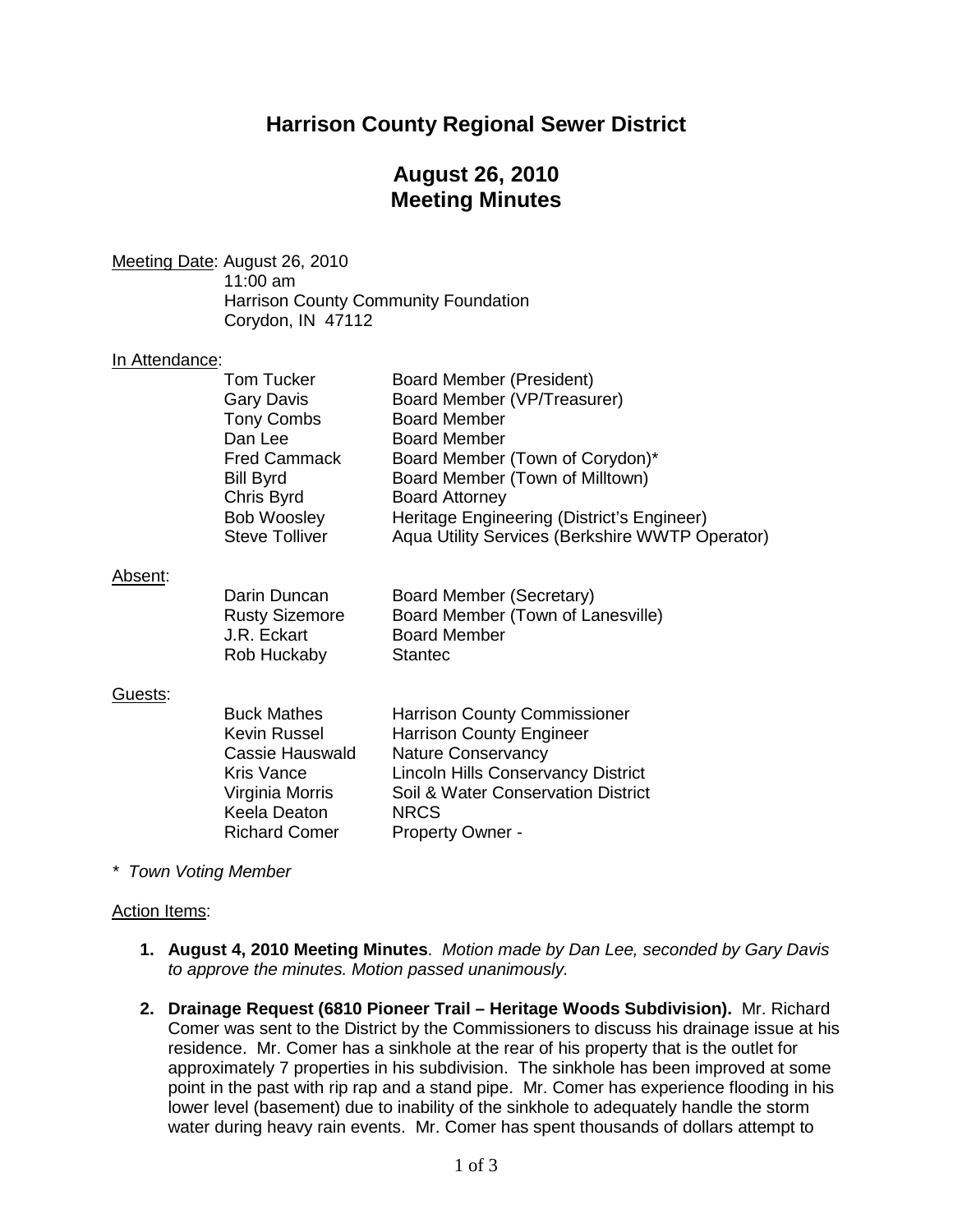water proof his basement. He most recently installed a larger sump pump in hopes that will be able to keep up with the flow that is infiltrating thru his basement floor. Since the time of the installation of the larger sump pump there has not been a significant rain event that would lead to water backing up from the sink hole. The Board made him aware that they do not have authority to act on any drainage improvements. The Board stated they would investigate any possible grants or other programs that may be available to assist him in making improvements to the sinkhole. Kevin Russel stated that this is a private property matter and that the County would not get involved in making any repairs to the sinkhole. Buck Mathes reiterated Mr. Russel's statement and suggested a possible solution to Mr. Comer of "flushing" the sinkhole's stand pipe to remove debris that has likely clogged the opening. Mr. Comer wasn't satisfied but thanked the Board for hearing his concerns.

### **3. Section 319 Grant.**

- **i.** Bob Woosley reviewed the grant application.
- **ii.** Kris Vance with Lincoln Hills reviewed the application and detail and explained several items that still need review and completion. She will follow up with Rob Huckaby to complete the application for submittal.
- **iii.** Virginia Morris was in attendance to submit the HCSWCD's letter of support.<br>**iv.** Cassie Hauswald informed the Board that the Nature Conservancy will
- **iv.** Cassie Hauswald informed the Board that the Nature Conservancy will contribute \$2,500 in cash towards the program. The grant application will be modified to reflect this information.
- **v.** *A motion was made by Gary Davis, seconded by Dan Lee, to allow Darin Duncan to sign the application outside of a regular meeting. Motion passed unanimously.*
- **vi.** Bob Woosley to follow up with Rob Huckaby to make submittal of the grant application by the September 1<sup>st</sup> deadline.

### **4. New Salisbury Sewer Project**

- **i.** Tom Tucker made formal request to the Harrison County Commissioners at their August 16, 2010 to discuss the issuance of a \$30,000 loan to cover the shortage of funds to cover the full cost of design. The full cost of final design is \$125,000. District currently has \$95,000 on hand as a result of the EDC Grant recently received. Commissioners approved request and passed along to the Council for final approval. Tom attended Council Meeting on August 23, 2010. Council will vote on the request at their September 13, 2010 meeting.
- **5. Berkshire WWTP Operations Report:** Steve Tolliver presented the operations report for the month of July. No issues or concerns were reported. The WWTP continues to meet all permit guidelines and requirements.

### **6. Treasurer's Report:**

- **i.** Gary Davis presented the Treasurer's Report for the month of July. Checking account as of the end of July has a balance of \$27,922.86. The Money Market account has a balance of \$123,098.54 (This includes the \$95,000 grant funds that were provided to the District by the EDC. These funds are currently being held in this account until needed to pay design fess on the New Salisbury Project.).
- **ii.** *A motion was made by Gary Davis, seconded by Fred Cammack, to approve the following invoices for payment. Motion passed unanimously.*
	- a. Aqua Utility Services sludge hauling at Berkshire \$400.00
	- b. Aqua Utility Services August operating contract \$2,281.40